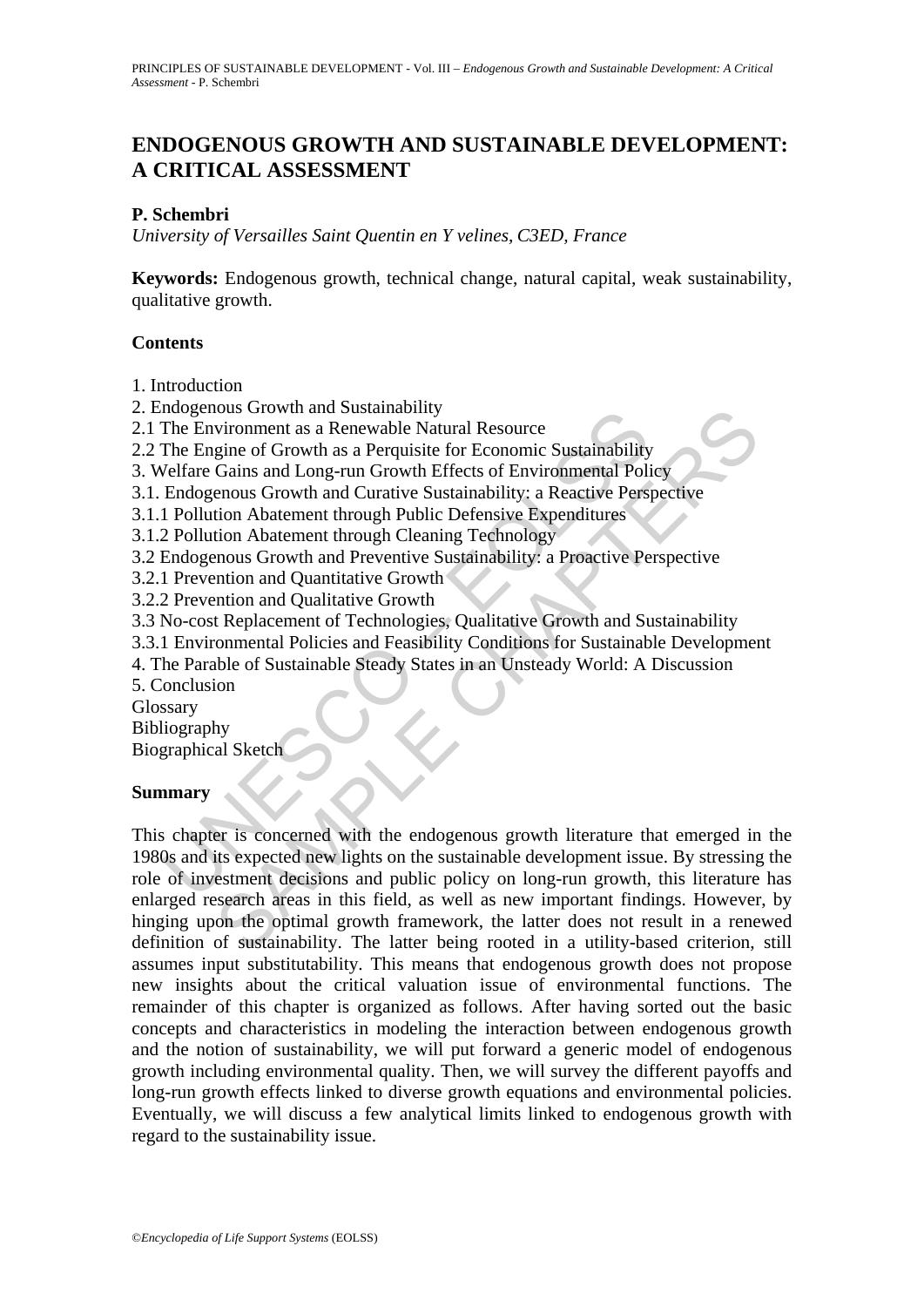### **1. Introduction**

Although the notion of sustainable development already existed in the 1970s, one had to wait until 1987 and the publication of the Bruntland report for the concept to come to the top of the international and domestic policy agendas. The latter implies some intergenerational responsibilities as well as the imbedding concept of needs, which is one of the most complex issue in economics. Accordingly, it is necessary to narrow the definition of sustainable development to refer to an economy, in which future growth is not compromised by that of the present.

This chapter is concerned with the interaction of economic growth, economic policies and the natural environment, assuming that sustainable development has a multidimensional character (economic, social and ecological) which one finds in the exploration of growth-environment relationships. This observation means that sustainable development cannot be evoked without relating it to a fundamental force, being technical change, which drives economic growth in the long-run. Furthermore, sustainable development poses the problem of defining the orientation of technical change in order to achieve, in a more or less near future, a development path in accordance with biophysical regulations.

loration of growth-environment relationships. This observal anable development cannot be evoked without relating it to a jum section and the evoked without relating it to a jum section of defining the orient to achieve, in In this respect, the mid-1980s have seen the renewed interest in the growth literature stressing the role played by technical change as well as its determinants. Instead of relegating technical change entirely to an unexplained residual, the new growth literature considers it as a new production factor, whether this be called learning, Research and Development expenditures (R&D) or human capital, no longer subject to diminishing returns. The resulting so-called *endogenous* character of growth results from the assumption that the level of innovative activity induced by the accumulation of a knowledge-based capital, is now derived from economic incentives.

1 of growth-environment relationships. This observation means development cannot be evoked without relating it to a fundamental for development cannot be voked without relating it to a fundamental for development poses the The long-run rate of growth thus becomes dependent of rational investment decisions, while being still affected by changes in preferences and policy. At this point, another important property of the new theory of endogenous growth that is very different from the previously prevailing one, is in its analysis of the long-run effects of public policy. The latter predicts that any policy which affects the accumulation of the technical knowledge-based capital may indeed have some substantial impacts on long-run growth. This means that public policy may make economic incentives to converge towards some target-driven growth paths. Accordingly, one could easily conceive of this recent endogenous growth literature, to shed a new light on the study of the tradeoff between economic growth and the environment, as well as on the role of environmental policy to implement some so-called *win-win* or *double dividend* strategies.

The remainder of this chapter is organized as follows. Section 2 puts forward a generic model with environmental quality. Section 3 compares the different payoffs and longrun growth effects linked to diverse growth equations and environmental policies. Section 4 discusses a few analytical limits linked to endogenous growth with regard to the sustainability issue.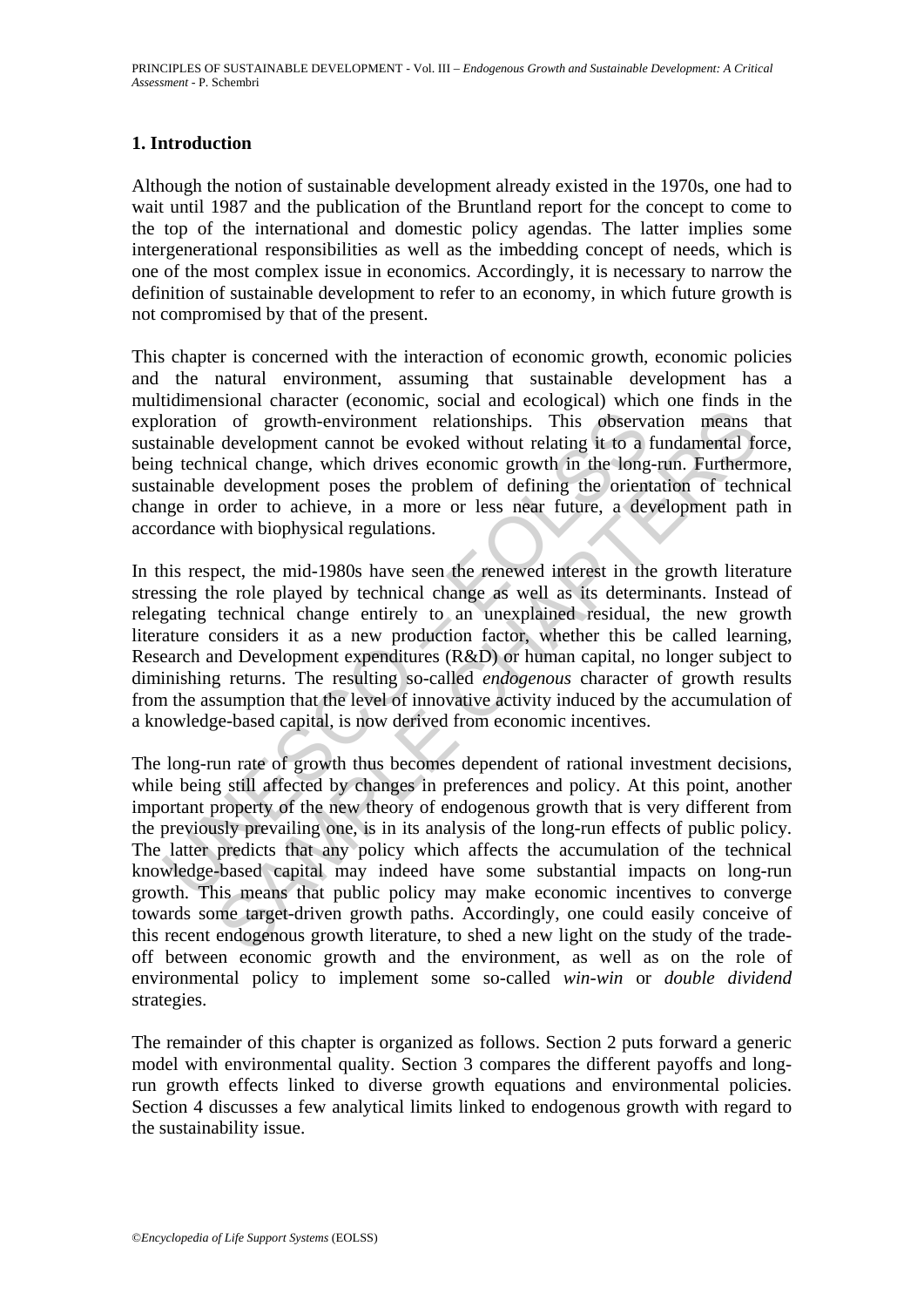#### **2. Endogenous Growth and Sustainability**

No doubt that the endogenous growth theory has accomplished an intellectual *tour de force* by introducing the accumulation of technical knowledge as the main source of long-run growth, while maintaining substantial rationality and intertemporal equilibrium assumptions. Also, it is not surprising that sustainable development remains defined in terms of a comparison between utility levels of different generations, with reference to the traditional prevailing theory of optimal growth. According to the latter, the link between growth and development expresses the one between the non decreasing consumption over time and the non-decreasing utility for an assumed representative infinitely lived individual, treated as a representative *dynasty*. Economic growth thus becomes a perquisite for development, the last condition for social welfare. As a general idea, sustainable development means development that takes into account both the welfare of current and future generations, while considering the opportunities for technological substitution between the different sorts of capital goods and the constraints imposed by the ecological concerns. In this perspective, sustainability includes a utility-based definition through a comprehensively defined welfare, and a technology-based one, through the critical issue of substitutability between the different so-called forms of capital, that is also called weak sustainability.

#### **2.1 The Environment as a Renewable Natural Resource**

fare of current and future generations, while considering the mological substitution between the different sorts of capitatraints imposed by the ecological concerns. In this perspectudes a utility-based definition through Current and future generations, while considering the opportunities<br>cal substitution between the different sorts of capital goods and<br>imposed by the ecological concens. In this perspective, sustainabl<br>utility-based defini Contrary to the traditional optimal growth model, the endogenous growth ones imply a more autonomous treatment of the environmental asset: sustainable development must make social welfare optimal through increasing consumption of economic goods and ecological amenities, without irreversibly diminishing environmental asset endowments over time. For any renewable environmental asset, sustainability means therefore that natural capital can be exploited and pollution emitted at rates, which cannot be more than equal to the assimilative capacity of the environment. The environment is modeled as a renewable resource, which increases through natural regeneration processes fed by ecosystems' services and solar energy inflow. This resource is treated as a specific form of capital, called natural capital, whose functions enters economic production as an input and economic consumption as an amenity. The latter appears as an indicator of environmental quality, which is a primary support for human welfare and for sustainable economic activity.

Formally, the economy's endowment in natural capital is defined with regard to the difference between a socially tolerable ecological damage.  $\overline{P}$  and the observed one,

$$
P: E = \overline{P} - P \quad \text{or} \quad \dot{E} = -\dot{P}
$$

whether this damage results in the exhaustion of natural resources or in pollution. Moreover, a fixed fraction, μ, of this damage is assimilated by the environment. Finally, a flow of damage denotes the rate at which the natural capital is used in production and/or consumption activities. As a result, the level of ecological damage evolves over time according to Eq.  $(1)$ :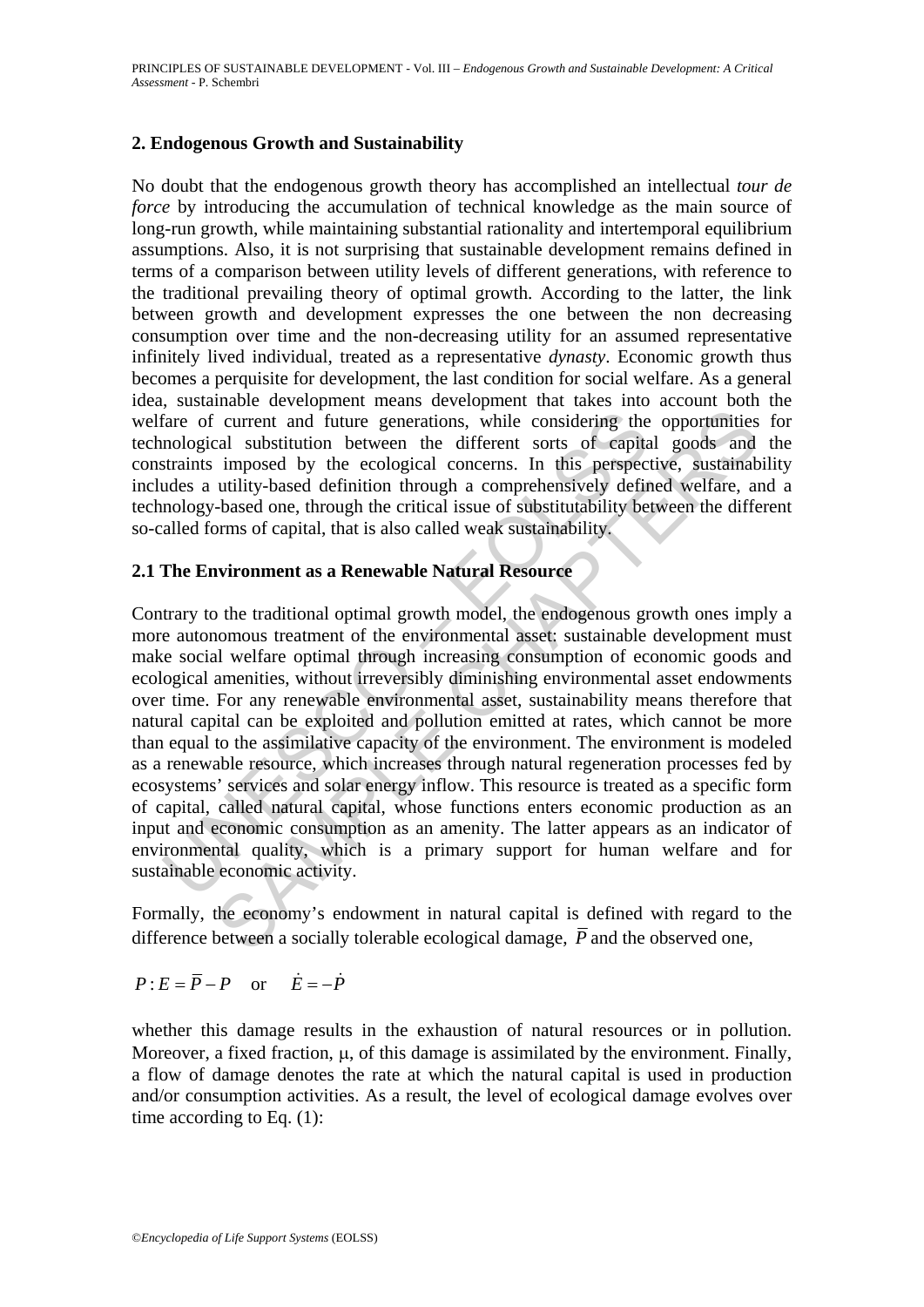PRINCIPLES OF SUSTAINABLE DEVELOPMENT - Vol. III – *Endogenous Growth and Sustainable Development: A Critical Assessment* - P. Schembri

$$
\dot{P} = R - \mu P \tag{1}
$$

The corresponding accumulation process of natural capital results in:

$$
\dot{E} = \Gamma(R, E, t) = \mu(\overline{P} - E) - R = A(E) - R \ge 0
$$
\n<sup>(2)</sup>

boshig una A may exhibit a unesion effect  $-\pi n$ .  $A(E) - \gamma$ <br>shold effect induces an asymptotical bound on technical substitute<br>ween the conomic assets and the cological ones in the conomic<br>nowledges the fact that ecosystems that A may exhibit a threshold effect —  $= n$ . A( $E \bar{J} = 0$ ,  $\forall E \geq n$ .<br>
Fifted induces an asymptotical bound on technical substitution possibile<br>
economic assets and the cological ones in the economy. This assump<br>
ges th The stock of natural capital has the ability to renew itself: the rate of renewal is given by the so-called assimilative capacity function *A*(*E*). Both extraction of natural resources (*E* acting as a source) and the disposal of wastes (*E* acting as a sink) are captured by *R*, since these activities reduce the stock of available natural capital. We assume that the renewal function is bounded above  $-\exists a$ :  $A(E) = 0$ ,  $\forall E \ge a$  –, and beyond by supposing that *A* may exhibit a threshold effect –  $\exists h$ :  $A(E) = 0$ ,  $\forall E \ge h$ . This threshold effect induces an asymptotical bound on technical substitution possibilities between the economic assets and the ecological ones in the economy. This assumption acknowledges the fact that ecosystems are locally stable for given stocks of biophysical resources and become unstable when these stocks go below some critical thresholds. The presence of these stocks requires then a certain degree of complementarity with the existing magnitudes. Moreover, it limits the reversibility of investments for ecological preservation. The function is strictly concave for  $E \ge h$ ;  $A_E = \mu > 0$ . It may be decreasing for  $E > \overline{E}$ ;  $\mu < 0$ . This means that regeneration processes feature decreasing returns on natural capital, since the higher the stock, the more difficult the latter can be regenerated. Eventually, it is assumed that there is an absolute limit to the amount of natural capital that can be accumulated. This implies that the environment may assimilate a constant flow of ecological damage only if the latter equals the growth rate of natural capital, that is *A*(*E*)=*R*.



Figure 1 The Environment as a Renewable Resource

The mobile for ecological preservation leads us to focus on the alternative sources of economic growth, since investment in new technologies is not directly influenced by the evolution of the environment. This last point is very important for it underlines that the endogenous growth theory tends to preserve the criterion of weak sustainability—the one that suggests that it is theoretically possible to maintain or even raise the economic value of the environment, while the latter is exploited at a positive rate.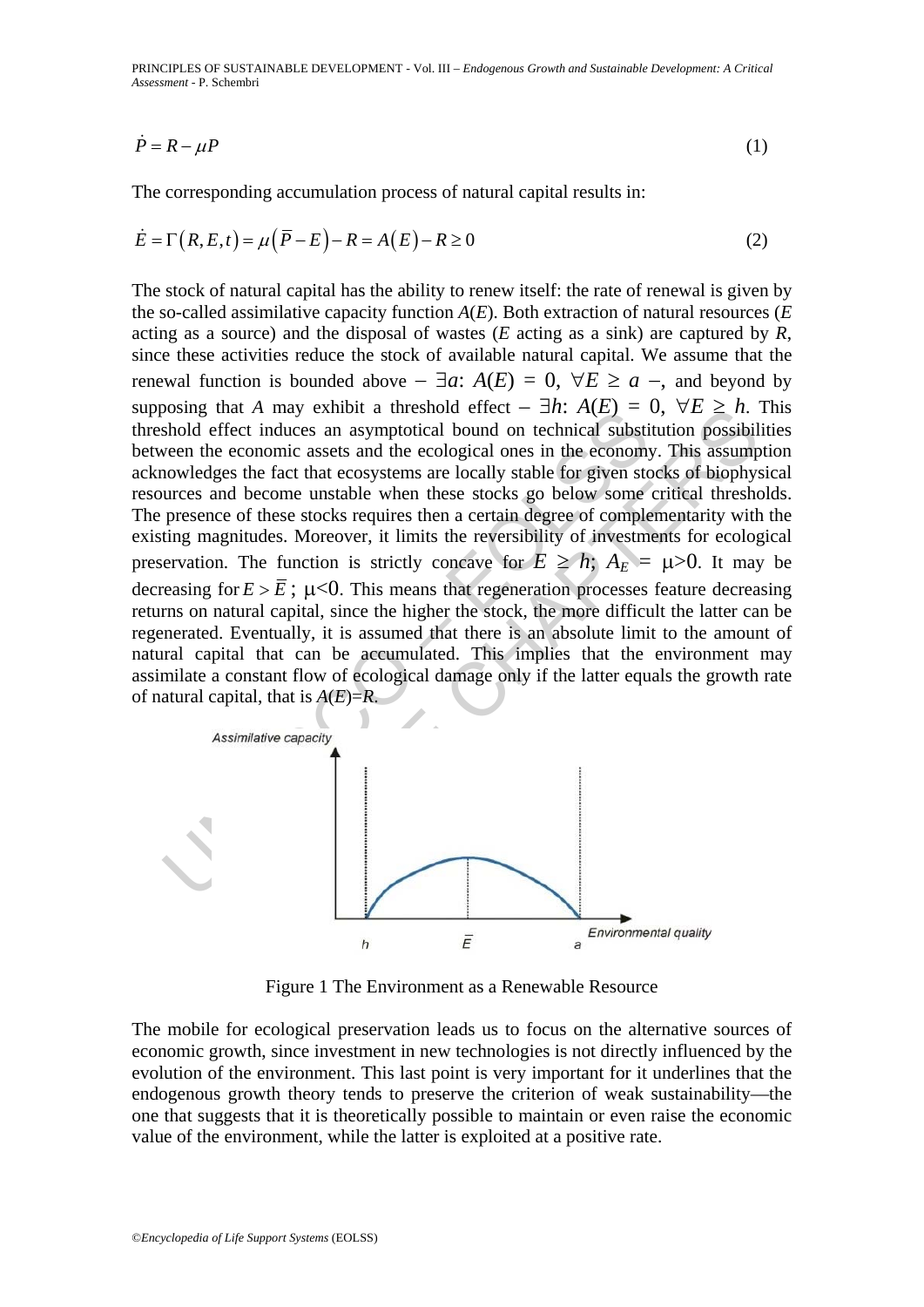- -
- -
- -

# TO ACCESS ALL THE **29 PAGES** OF THIS CHAPTER, Visit: [http://www.eolss.net/Eolss-sampleAllChapter.aspx](https://www.eolss.net/ebooklib/sc_cart.aspx?File=E1-46A-06-02)

#### **Bibliography**

Aghion P. and Howitt P. (1998). *Endogenous Growth Theory*, 694 pp. Cambridge, MA: The MIT Press. [This is a book that presents all the essential aspects of the endogenous growth theory.]

Barbier E. B. (1999). Endogenous growth and natural resource scarcity. *Environmental and Resources Economics* **14**, 51–94. [This paper applies the theory of endogenous growth to the resource scarcity principle, and tries to demonstrate that economic growth can overcome resource exhaustion.]

Benhaïm J. and Schembri P. (1995). Environnement et orientations stratégiques du changement technique. *Economie appliquée* **3**, 39–70. [An article that brings technical change and ecological sustainability concepts into reflection about environmental policy.

Benhaïm J. and Schembri P. (1996). Technical change: an essential variable in the choice of a sustainable development trajectory. *Models of Sustainable Development* (eds. S. Faucheux, D. Pearce, and J. Proops), pp. 123–150. London, UK: Edward Elgar. [A critical assessment of the endogenous growth theory applied to environmental issues.]

Bovenberg A. L. and de Mooij R. A. (1994). *Environmental Tax Reform and Endogenous Growth,* 30 pp. Working paper, Center for Economic research, Tilburg University, The Netherlands. [A quantitative endogenous growth model with public expenditures.]

ier E. B. (1999). Endogenous growth and natural resource scarcity. *Environ*<br>cornics: **14.** 51-94. [This paper applies the theory of endogenous growth con-<br>rapide, and tries to demonstrate that economic growth can overcom . (1999). Endogenous growth and natural resource scarcity. *Environmental and Resot*<br>4, 51-94. [This paper applies the theory of endogenous growth to the resource<br>If tries to demonstrate that economic growth can overcome Bovenberg A. L. and Smulders S. (1995). Environmental quality and pollution-saving technological change in a two-sector endogenous growth model. *Journal of Public Economics* **57**, 369–391. [An illustration of the environment that is treated both as a public consumption good and a public capital good.]

Gastaldo S. and Ragot L. (2000). Croissance endogène et pollution: une approche fondée sur le comportement du consommateur. *Annales d*'*économie et de statistique* **57**, 25–48. [An analytical approach of qualitative endogenous growth that draws attention to environmental information campaigns rather than the so-called traditional instruments such as taxation and regulation.]

Gradus R. and Smulders S. (1993). The trade-off between environmental care and long-term growth: pollution in three prototype growth models. *Journal of Economics* **58**, 25–51. [This article combines the human capital theory applied to economic growth to sustainability issues.]

Grimaud A. (1999). Pollution permits and sustainable development in a Schumpeterian model. *Journal of Environmental Economics and Management* **38**, 249–266. [Another example of the endogenous growth theory applied to the resource scarcity principle.]

Grossman G. M. and Helpman E. (1991). *Innovation and Growth in the Global Economy,* 376 pp. Cambridge, MA: The MIT Press. [A now-classic book that presents the endogenous growth theory based on the expanding variety or rising quality of final consumption good.]

Hung V. T. Y. Chang P. and Blackburn K. (1993). Endogenous growth, environment and R&D. *Trade, Innovation, Environment* (ed. C. Carraro), 30 pp. Amsterdam, The Netherlands: Kluwer Academic. [A model of expanding varieties of input, assuming a form of competition between so-called dirty goods and clean ones.]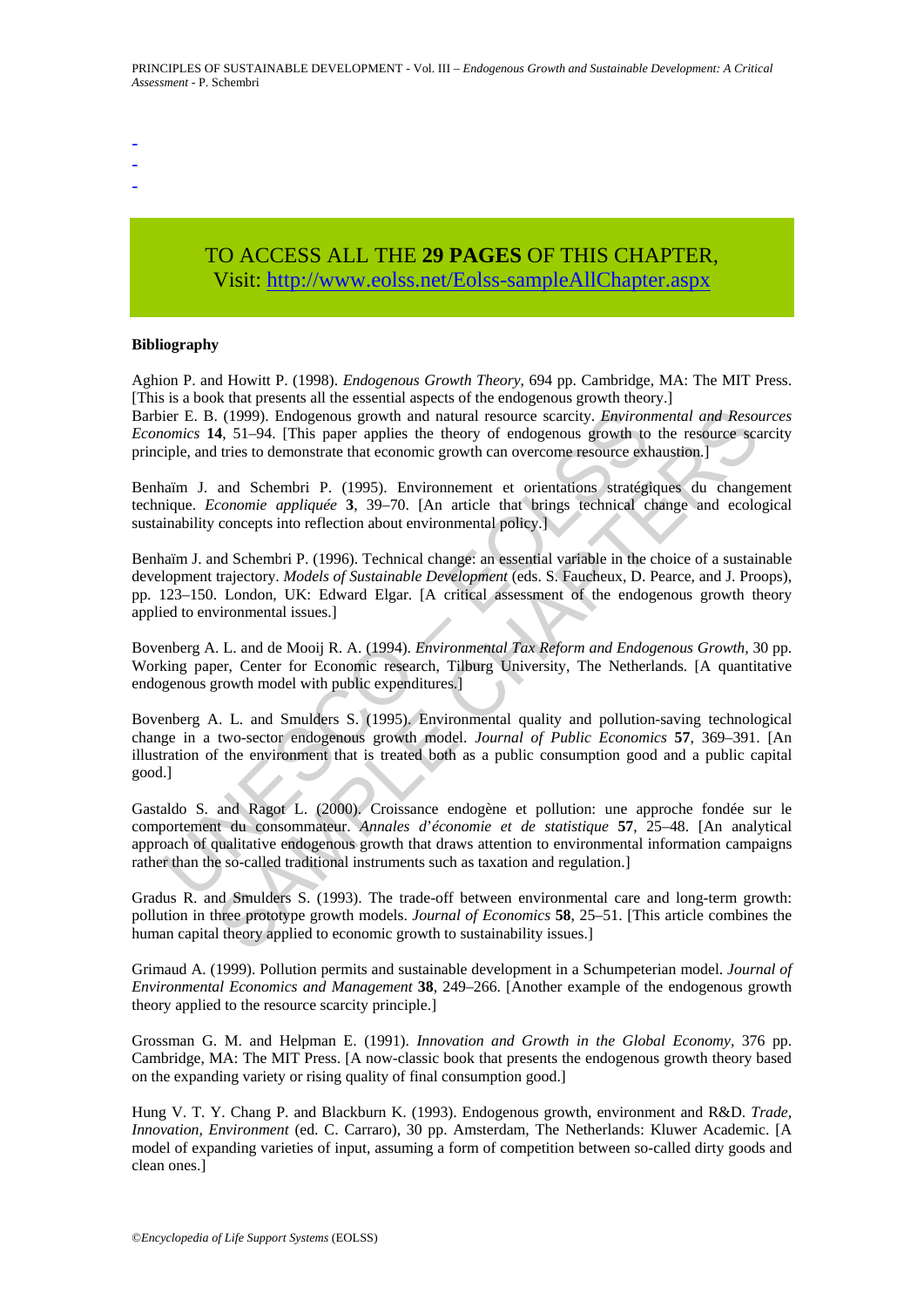Ligthart J. E. and Van der Ploeg F. (1999). Environmental policy, tax incidence, and the cost of public funds. *Environmental and Resources Economics* **13**, 187–207. [Another example of a quantitative endogenous growth model with public expenditures.]

Michel P. and Rotillon G. (1995). Disutility of pollution and endogeneous growth. *Environmental and Resource Economics* **6**, 279–300. [An article bringing pollution and endogenous growth issues in reflections about utility.]

Musu I. (1994). Sustainable economy and time preference*. Structural Change and Economic Dynamics* **5**, 81–86. [A learning by doing model, in which it is assumed that technical change improves the economic return of the environment.]

Musu I. (1995). *Transitional Dynamics to Optimal Sustainable Growth.* Mimeo, University Ca' Foscari and University of Udine, Venice, Italy. [Another example of the learning by doing model applied the feasibility issue of an optimal sustainable growth path.]

Musu I. and Lines M. (1993). *Endogenous Growth and Environmental Preservation*. Mimeo, University of Ca' Foscari, Venice, Italy. [A learning by doing model applied in a curative framework.]

Ragot L. (2000). Fiscalité environnementale et sensibilité écologique. *Annales d*'*économie et de statistique* **57**, 49–82. [A model of qualitative endogenous growth based on the expanding varieties of final consumption goods.]

Schembri P. (1997). *Le Processus de Destruction Créatrice dans les Modèles de Croissance Économique*. Unpublished Ph.D. Thesis. Economics Department, C3E, University of Panthéon–Sorbonne, Paris, France. [This analysis proposes a model of qualitative endogenous growth based on the rising quality of final consumption goods.]

Scholz C. M. and Ziemes G. (1999). Exhaustible resources, monopolistic competition, and endogenous growth. *Environmental and Resources Economics* **13**, 169–185. [Another example of the endogenous growth theory applied to the resource scarcity principle.]

Scott M. (1992). A new theory of endogenous economic growth. *Oxford Review of Economic Policy* **8**, 29–42. [An interesting paper that tries to give new analytical lights on economic growth.]

u I. and Lines M. (1993). *Endogenous Growth and Environmental Preservatia*<sup>7</sup> Foscari, Venice, Italy. [A learning by doing model applied in a curative fram<br>ot L. (2000). Fiscalité environmenentale et sensibilité écologiqu Lines M. (1993). *Endogenous Growth and Environmental Preservation*. Mimeo, Unive<br>in, Venice, Italy. [A learning by doing model applied in a curative framework.]<br>
000). Fiscalité environmementale et sensibilité écologique. Smulders S. (1995). *Environmental Policy and Sustainable Economic Growth: An Endogenous Growth Perspective*. Mimeo, Faculty of Economics and CentER, Tilburg University, Tilburg, The Netherlands. [An interesting paper that combines some thermodynamical principles with the endogenous growth theory to study long-run effects of environmental policy.]

Van Marrewijk C. Van der Ploeg F. and Verbeek J. (1993). Is Growth Bad for the Environment? *World Bank*, July, 1151. [Another example of a quantitative endogenous growth model with public expenditures.]

Vellinga N. (1995). *Short Run Analysis of Endogenous Environmental Growth Models*. Mimeo, University of Technology, Eindhoven, The Netherlands. [A quantitative endogenous growth model with human capital.]

Verdier T. (1993). *Environmental Pollution and Endogenous Growth: a Comparison between Emission Taxes and Technological Standards*. Mimeo, 57.93, Fondation ENI Enrico Mattei, Milan, Italy. [A model of qualitative endogenous growth based on the expanding varieties of final consumption goods assuming a threshold value of the marginal productivity of labor for a specific value of the pollution rate.]

Xepapadeas A. (1993). *Long-run Growth, Environmental Pollution and Increasing Returns*. Mimeo, 67.94, Fondation ENI Enrico Mattei, Milan, Italy. [A learning by doing model applied in a curative framework that explores consequences of inserting an upper bound on pollution.]